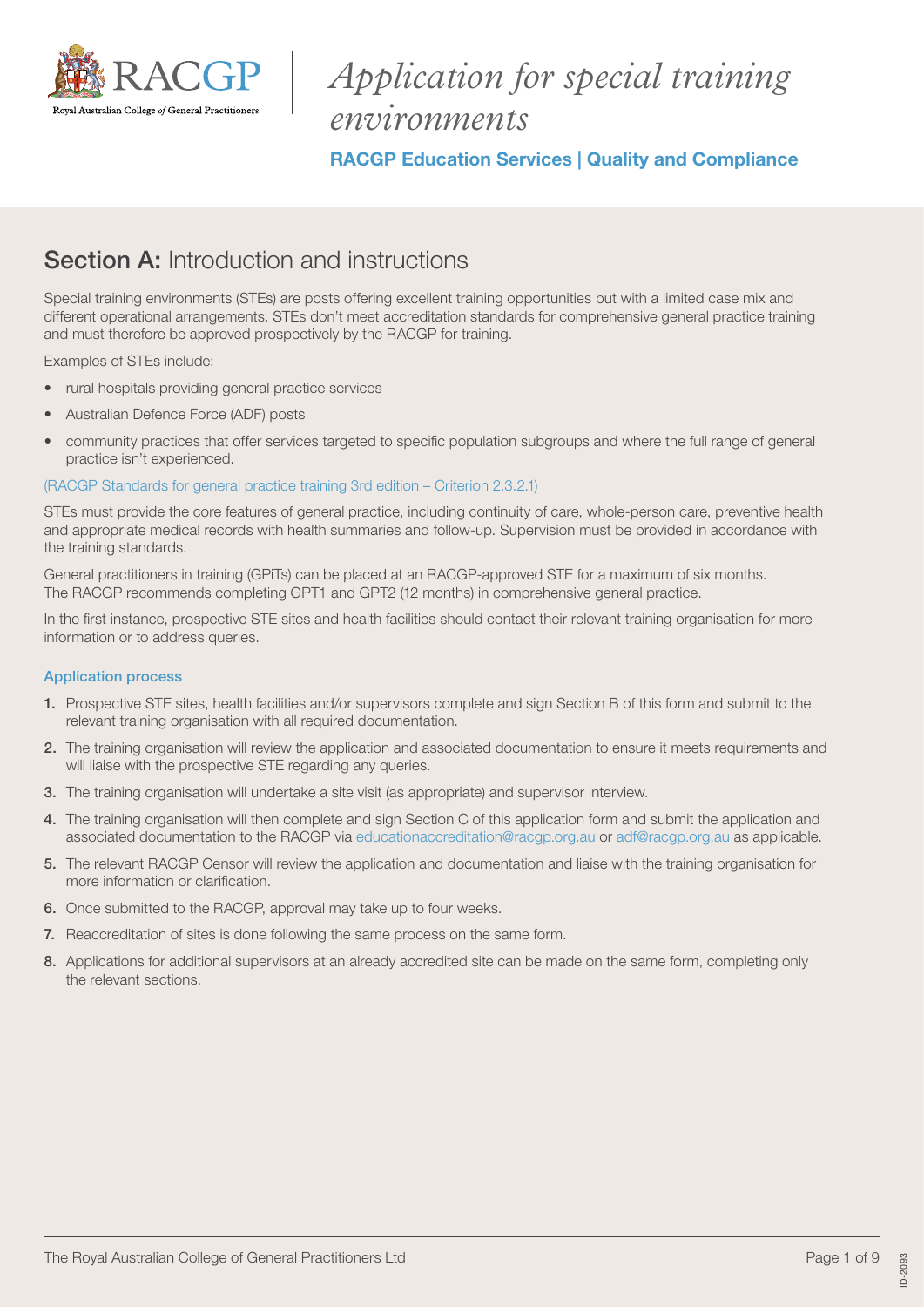# Section B

STE site to complete

### Facility information

| Facility name:                                                                                                                                                                                                                                                                                  |                 |                                 |         | ABN:   |           |
|-------------------------------------------------------------------------------------------------------------------------------------------------------------------------------------------------------------------------------------------------------------------------------------------------|-----------------|---------------------------------|---------|--------|-----------|
|                                                                                                                                                                                                                                                                                                 |                 |                                 |         |        |           |
| Address:                                                                                                                                                                                                                                                                                        |                 |                                 |         | State: | Postcode: |
|                                                                                                                                                                                                                                                                                                 |                 |                                 |         |        |           |
| Email address:                                                                                                                                                                                                                                                                                  |                 |                                 |         |        |           |
|                                                                                                                                                                                                                                                                                                 |                 |                                 |         |        |           |
| Phone:                                                                                                                                                                                                                                                                                          | Fax:            |                                 | Mobile: |        |           |
|                                                                                                                                                                                                                                                                                                 |                 |                                 |         |        |           |
| Practice manager name:                                                                                                                                                                                                                                                                          |                 | Practice manager email address: |         |        |           |
|                                                                                                                                                                                                                                                                                                 |                 |                                 |         |        |           |
| Initial accreditation<br>What you're applying for:                                                                                                                                                                                                                                              | Reaccreditation | Additional supervisor           |         |        |           |
| If you wish to link additional sites as 'branch' facilities, include below. Supervision must be provided across all sites. Any location where a<br>facility requires a GPiT to work should be declared and may require a site visit or work at that location won't contribute to training time. |                 |                                 |         |        |           |
| Branch facility name (if applicable):                                                                                                                                                                                                                                                           |                 |                                 |         |        |           |
|                                                                                                                                                                                                                                                                                                 |                 |                                 |         |        |           |
| Address:                                                                                                                                                                                                                                                                                        |                 |                                 |         | State: | Postcode: |
|                                                                                                                                                                                                                                                                                                 |                 |                                 |         |        |           |
| Phone:                                                                                                                                                                                                                                                                                          |                 | Email address:                  |         |        |           |
|                                                                                                                                                                                                                                                                                                 |                 |                                 |         |        |           |
| Indicate how much time the GPiT would spend at the branch locations:                                                                                                                                                                                                                            |                 |                                 |         |        |           |
|                                                                                                                                                                                                                                                                                                 |                 |                                 |         |        |           |
|                                                                                                                                                                                                                                                                                                 |                 |                                 |         |        |           |
|                                                                                                                                                                                                                                                                                                 |                 |                                 |         |        |           |

# Facility hours

## Opening hours for facility

|           | Days | Hours |
|-----------|------|-------|
| Monday    |      |       |
| Tuesday   |      |       |
| Wednesday |      |       |
| Thursday  |      |       |
| Friday    |      |       |
| Saturday  |      |       |
| Sunday    |      |       |

Note: All approved supervisors will be required to adhere to the training organisation's Supervisors Professional Development requirements.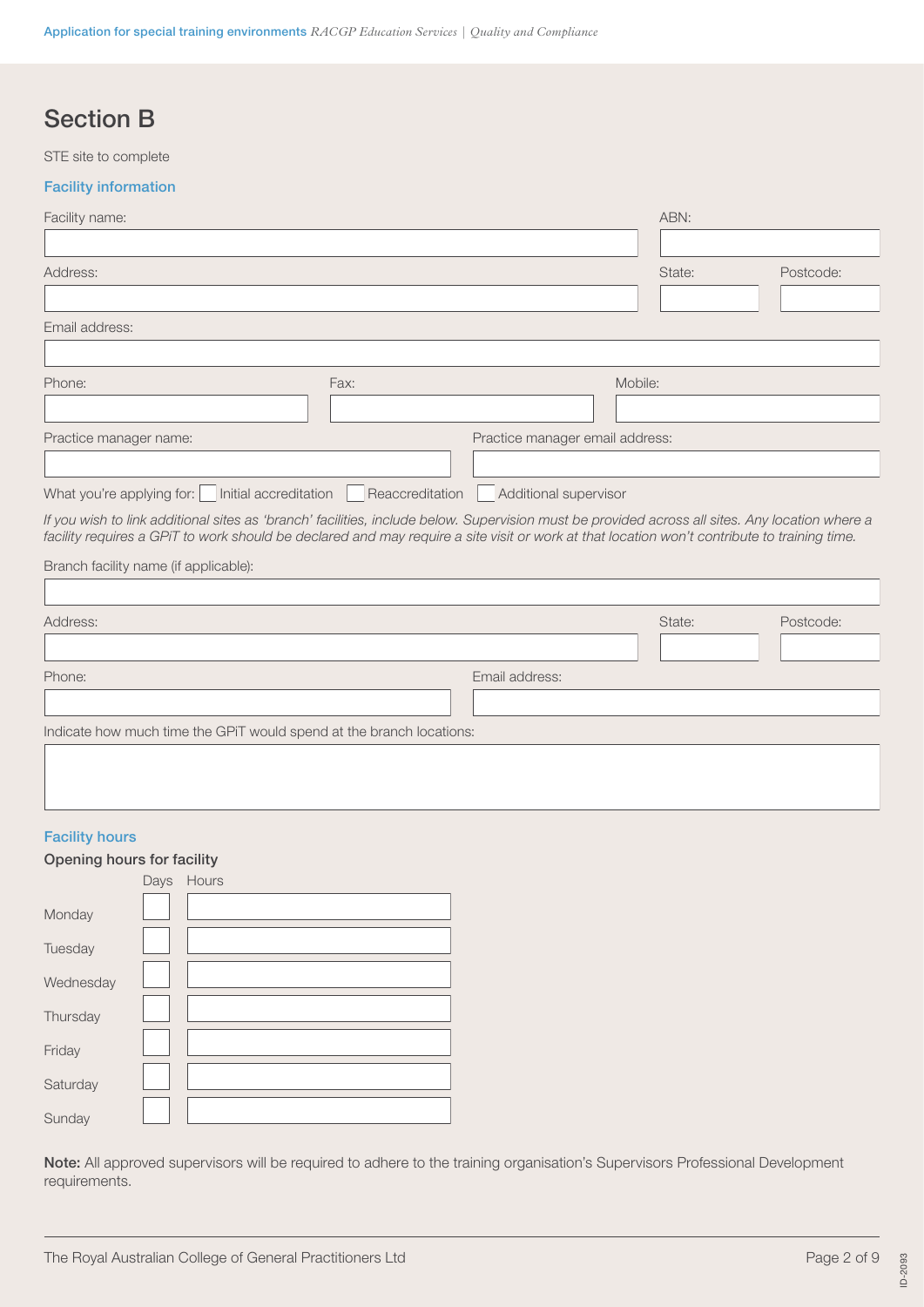# Supervisor information and availability

| Nominated lead supervisor name: | Supervisor rostered hours | Days Hours |  |
|---------------------------------|---------------------------|------------|--|
| RACGP/ACRRM membership no.:     | Monday                    |            |  |
|                                 | Tuesday                   |            |  |
| Mobile:                         | Wednesday                 |            |  |
|                                 |                           |            |  |
| Email address:                  | Thursday                  |            |  |
|                                 | Friday                    |            |  |
|                                 | Saturday                  |            |  |
|                                 | Sunday                    |            |  |
| Additional supervisor 1 name:   | Supervisor rostered hours | Days Hours |  |
| RACGP/ACRRM membership no.:     | Monday                    |            |  |
|                                 | Tuesday                   |            |  |
| Mobile:                         | Wednesday                 |            |  |
| Email address:                  | Thursday                  |            |  |
|                                 | Friday                    |            |  |
|                                 | Saturday                  |            |  |
|                                 | Sunday                    |            |  |
| Additional supervisor 2 name:   | Supervisor rostered hours | Days Hours |  |
| RACGP/ACRRM membership no.:     | Monday                    |            |  |
| Mobile:                         | Tuesday                   |            |  |
|                                 | Wednesday                 |            |  |
| Email address:                  | Thursday                  |            |  |
|                                 | Friday                    |            |  |
|                                 | Saturday                  |            |  |
|                                 | Sunday                    |            |  |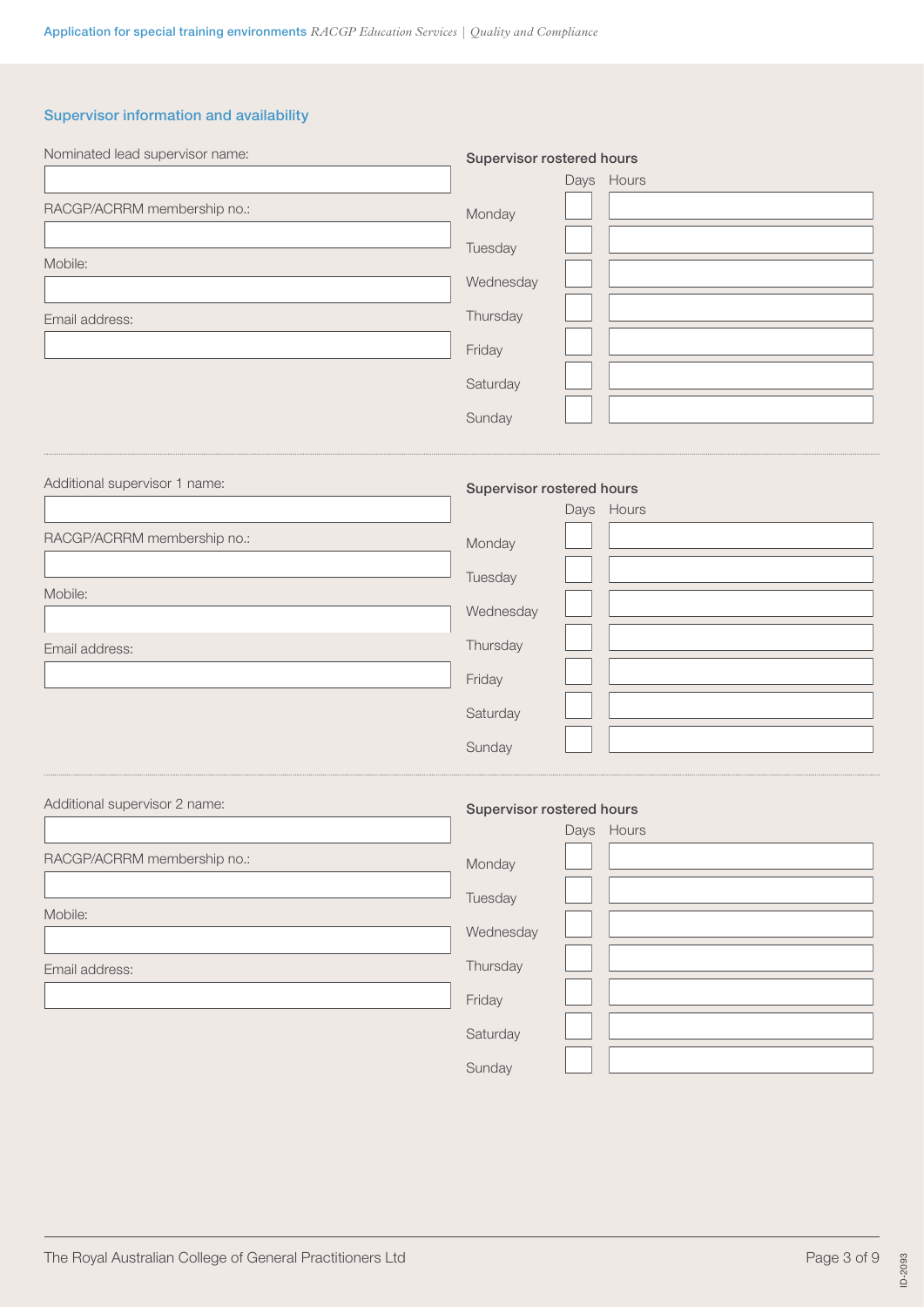#### Requirements relating to teaching and supervision

In a few words, outline your reasons for wanting to become an accredited supervisor and training facility:

RACGP standards recognise and support the concept of the supervision team, where teaching and supervision is team-based and uses the expertise of other team members within the facility, such as peer GPs, specialists, nursing staff, allied health, cultural mentors or educators to conduct aspects of the GPiT teaching.

If your facility has a teaching team, outline the names and qualifications of staff who may teach a GPiT, indicating whether they are civilian or military.

| Staff full name: | Qualification: |  |
|------------------|----------------|--|
| Staff full name: | Qualification: |  |
| Staff full name: | Qualification: |  |
| Staff full name: | Qualification: |  |
| Staff full name: | Qualification: |  |
| Staff full name: | Qualification: |  |
|                  |                |  |

Provide a list of the clinical services available within your facility:

In a few words, outline what training and skills opportunities your facility can provide:

How many rooms are available?

Consulting rooms: Treatment rooms: Other rooms:

#### Patient population/demographics – provide a brief overview detailing:

• patient population demographics (age range and percentages of presentations)

 $\begin{array}{c} \hline \end{array}$ 

- number of patients seen per day
- type of health problems or encounters seen at the facility
- number of patients GPiT would be expected to see per day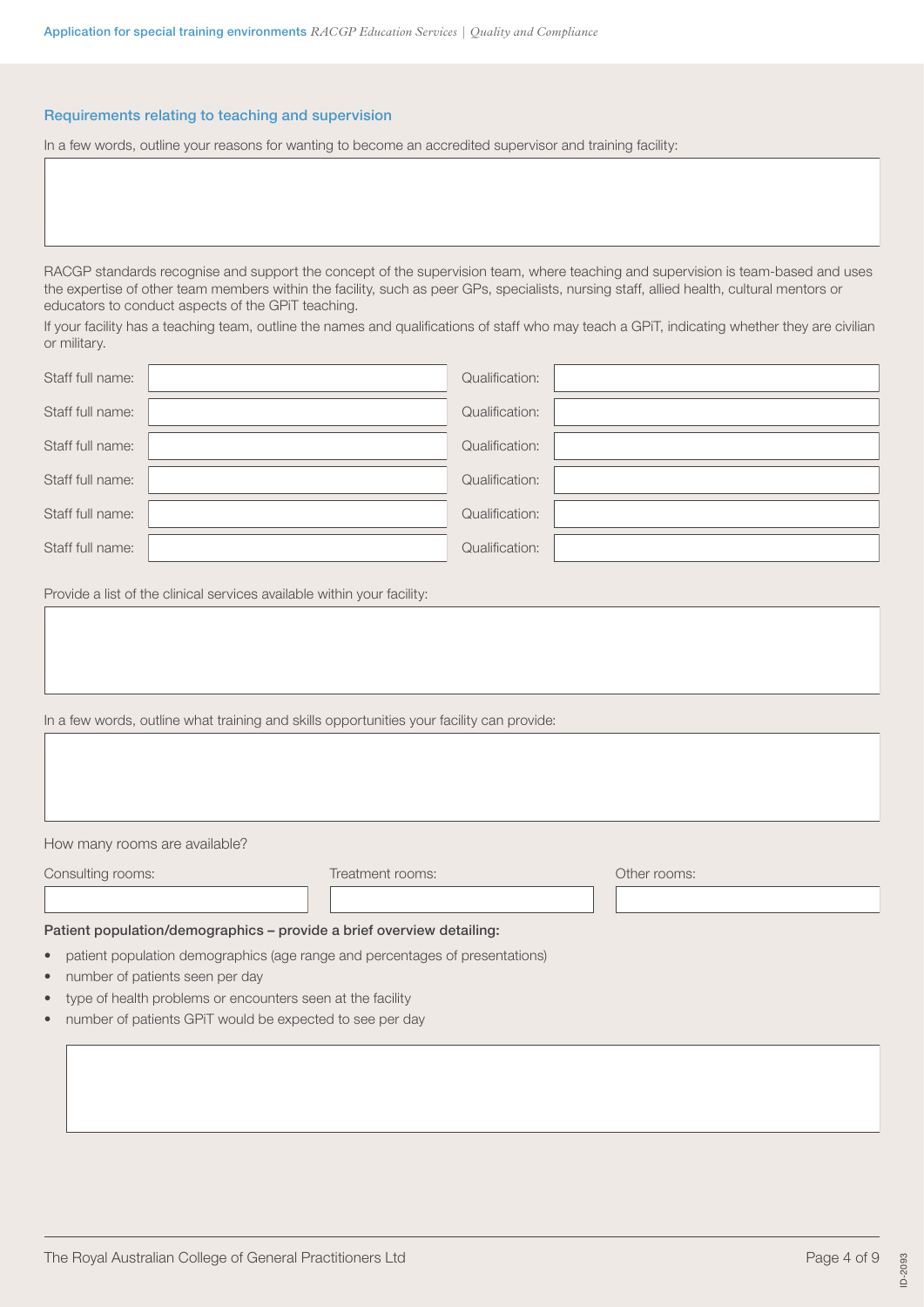# Facility/supervisor acknowledgements

The following statements from the [RACGP Standards for general practice training \(3rd edition\)](https://www.racgp.org.au/education/education-providers/regional-training/standards-for-general-practice/standards-3rd-edition) provide details of expectations of the supervisors where a GPiT is placed. Indicate that the facility acknowledges each expectation.

| <b>RACGP Standards Criterion</b>                                                                                                                                                                 |                                                                                                                                                                                                                                                                                                                                                                                                                                                                                                                                                                                                                         |                                              |
|--------------------------------------------------------------------------------------------------------------------------------------------------------------------------------------------------|-------------------------------------------------------------------------------------------------------------------------------------------------------------------------------------------------------------------------------------------------------------------------------------------------------------------------------------------------------------------------------------------------------------------------------------------------------------------------------------------------------------------------------------------------------------------------------------------------------------------------|----------------------------------------------|
| 1.1.1.1. The registrar's competence<br>is assessed prior to placement in a<br>post and monitored throughout the<br>training term                                                                 | The supervisor conducts and records the assessment activities and other<br>means of determining a registrar's competence during their time in the<br>placement.                                                                                                                                                                                                                                                                                                                                                                                                                                                         | Acknowledge<br>and agree<br>Yes<br><b>No</b> |
| 1.1.1.2. Appropriate supervision is<br>matched to the registrar's competence<br>and the context of the training post.                                                                            | Appropriate supervision is provided utilising registrar skills where possible,<br>always within available supervisory boundaries, as required by the registrar.<br>The supervisor will develop a supervision plan for each registrar.                                                                                                                                                                                                                                                                                                                                                                                   | Acknowledge<br>and agree<br>Yes<br><b>No</b> |
| 1.1.1.3. Appropriate supervision and<br>training is matched to the registrar's<br>learning needs and rate of progression.                                                                        | Training is planned in conjunction with the supervisor, medical educator<br>and registrar to match the identified learning needs. Supervisor(s) will<br>undertake the learning plan process with each registrar and address<br>learning needs as identified.                                                                                                                                                                                                                                                                                                                                                            | Acknowledge<br>and agree<br>Yes<br><b>No</b> |
| 1.1.1.4. Processes are in place to<br>effectively address any problems that<br>arise during the placement.                                                                                       | When problems arise, there are processes available to both the supervisor<br>and registrar, either individually or collectively to progress, address and,<br>where possible, come to a resolution.<br>Supervisor(s) will outline appropriate communication regarding any issues<br>should they arise. Critical Incidents and unresolved disputed must be<br>reported to the training organisation as soon as possible.                                                                                                                                                                                                  | Acknowledge<br>and agree<br>Yes<br><b>No</b> |
| 1.1.2.1. The registrar participates in<br>timely, constructive feedback with the<br>supervision team.                                                                                            | There is a process in place within the training post for monitoring<br>the progress of the registrar, and identification and management of<br>any problems.<br>Feedback is delivered in a regular structured manner that enables<br>registrars to gain an understanding of the level of their performance<br>benchmarked against the standard expected for their stage of training.                                                                                                                                                                                                                                     | Acknowledge<br>and agree<br>Yes<br><b>No</b> |
| 1.2.1.2. The training post has an<br>RACGP-approved model of supervision<br>that meets or exceeds all supervision<br>requirements.                                                               | Supervisors are on site during the registrar's working hours as appropriate<br>to the registrar's level of training and competence.<br>Attach a supervision plan detailing percentages of onsite supervision<br>and how supervision is provided when no supervisor is on site.                                                                                                                                                                                                                                                                                                                                          | Acknowledge<br>and agree<br>Yes<br><b>No</b> |
| 1.2.2.1. Supervision team members<br>have an effective working relationship<br>with clearly articulated roles and<br>responsibilities.                                                           | The supervision team is informed of the function and training needs of<br>the registrar and ensures that the registrar is exposed to all aspects of<br>practice administration and management. The supervision team is aware<br>of its roles and responsibilities in relation to registrar training.<br>It's expected that the training post should be able to function adequately<br>without the registrar present, for instance when they attend educational<br>activities. There is adequate administrative staff to support all the clinical<br>staff in the training post, including when the registrar is present | Acknowledge<br>and agree<br>Yes<br><b>No</b> |
| 1.2.2.2. Supervisors and the supervision<br>team are skilled and participate in<br>regular quality improvement and<br>professional development activities<br>relevant to their supervisory role. | The lead supervisor and members of the supervision team have the<br>knowledge, skills and attitudes to support and develop the registrar. The<br>supervisor/supervision team attends professional development activities.                                                                                                                                                                                                                                                                                                                                                                                               | Acknowledge<br>and agree<br>Yes<br>No.       |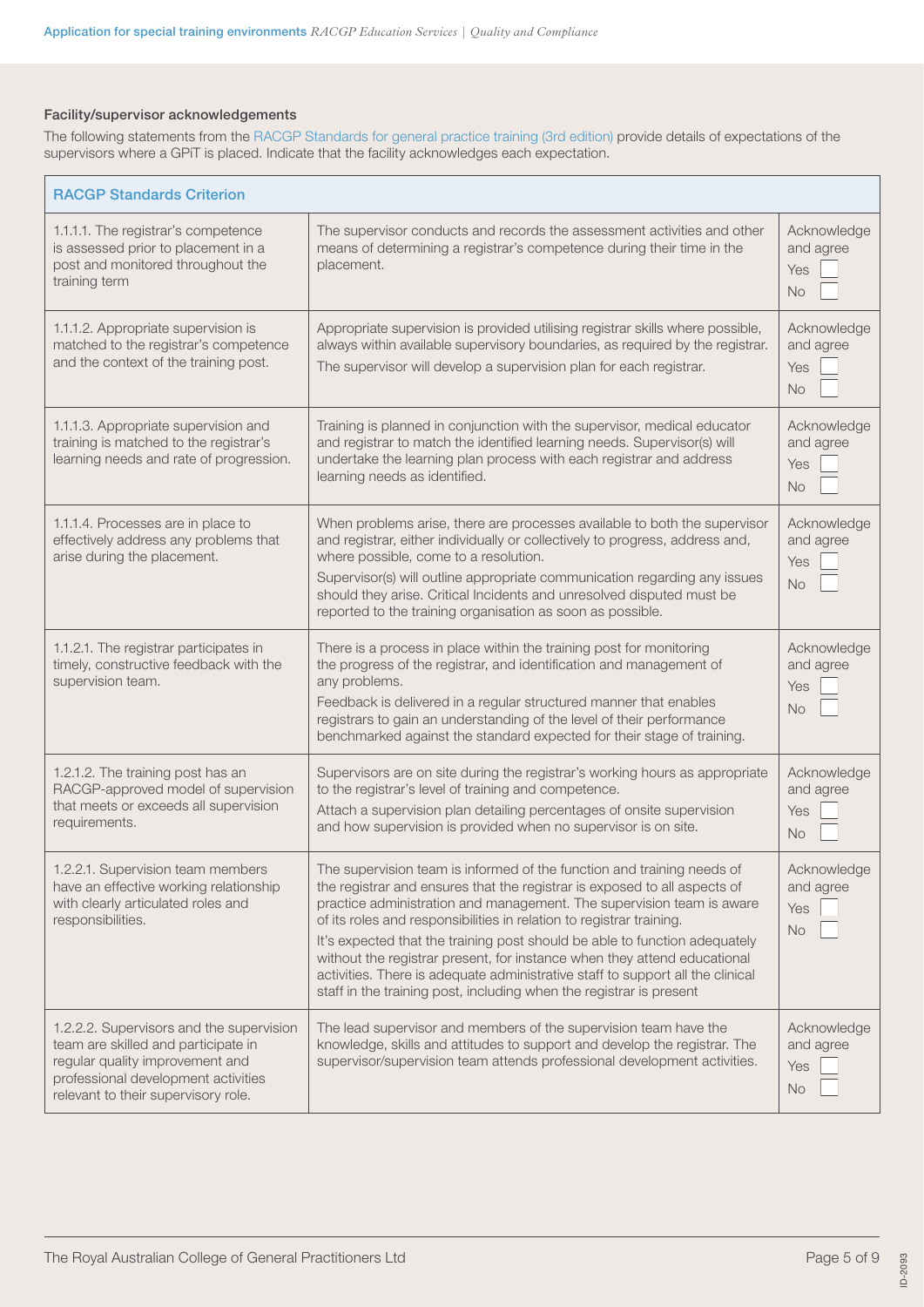| 1.3.1.2. The training post provides<br>training within a framework of safe and<br>quality patient care.                                                       | The facility is accredited by the relevant authority. The training post has<br>an assured clinical risk-management system to enhance the quality and<br>safety of patient care.<br>Patients are informed about the presence of the registrar as a GP in<br>training in the practice. Patients should be made aware that they are able<br>to see another doctor if they don't wish to see the registrar.                                                                                                                                                                                                                                                                      | Acknowledge<br>and agree<br>Yes<br><b>No</b> |
|---------------------------------------------------------------------------------------------------------------------------------------------------------------|------------------------------------------------------------------------------------------------------------------------------------------------------------------------------------------------------------------------------------------------------------------------------------------------------------------------------------------------------------------------------------------------------------------------------------------------------------------------------------------------------------------------------------------------------------------------------------------------------------------------------------------------------------------------------|----------------------------------------------|
| 1.3.2.2. When working independently,<br>registrars only undertake procedures<br>and management of high-risk situations<br>that they are competent to perform. | The supervisor conducts a risk assessment of the registrar's ability<br>to manage these high-risk situations within the context of the training<br>post, level of supervision and current stage of training. The supervisor<br>can assess the registrar's ability through consideration of training and<br>experience, or through direct observation. The results of this assessment<br>should form part of the registrar's planned learning.                                                                                                                                                                                                                                | Acknowledge<br>and agree<br>Yes<br><b>No</b> |
| 1.3.2.3. The registrar is able to ask<br>for and receive timely assistance in all<br>clinical situations.                                                     | The registrar has supervision that is available and approachable for<br>immediate advice and support as required.<br>When offsite, a supervisor is available by phone or other reliable electronic<br>means, including during the after-hours period. A method of onsite<br>emergency support is in place.                                                                                                                                                                                                                                                                                                                                                                   | Acknowledge<br>and agree<br>Yes<br><b>No</b> |
| 2.2.1.1. Registrar learning activities<br>and the teaching strategies used are<br>customised to the registrar's needs and<br>training context.                | Training post-based learning activities reflect the learning needs of the<br>registrar in the context of the post and are documented during the<br>process of planned learning.<br>Teaching methods may include:<br>direct observation teaching sessions<br>discussions on clinical problems and interesting cases<br>joint consultations<br>$\bullet$<br>formal teaching on specific topics<br>$\bullet$<br>review of consultations - taped or observed<br>$\bullet$<br>demonstrations and participation in clinical procedures<br>$\bullet$<br>selected or random case analysis<br>$\bullet$<br>small-group discussions with members of the supervision team.<br>$\bullet$ | Acknowledge<br>and agree<br>Yes<br><b>No</b> |
| 2.2.1.2. The registrar has access to<br>regular, structured and planned in-<br>practice teaching time.                                                        | In-practice teaching time is allocated, sufficient and appropriate to the<br>needs of the registrar.<br>The registrar must receive the appropriate amount of face-to-face teaching<br>for their level of training.                                                                                                                                                                                                                                                                                                                                                                                                                                                           | Acknowledge<br>and agree<br>Yes<br><b>No</b> |
| 2.2.2.1. The registrar is adequately<br>prepared to participate fully in the<br>operations and scope of practice in the<br>training post.                     | The registrar has a structured induction to the practice that includes<br>information about systems, resources, support and context.<br>Provide an orientation plan.<br>The facility will provide adequate space for the registrar. This means (in the<br>context of the practice) a suitably equipped room available for the registrar<br>to conduct consultations with patients and an area for discussion and<br>reflection with the supervisor.                                                                                                                                                                                                                          | Acknowledge<br>and agree<br>Yes<br><b>No</b> |
| 2.2.2.2. The registrar is provided with<br>quality, safe and well-supported learning<br>opportunities.                                                        | The patient load is appropriate to the stage of training and competence of<br>the registrar. Registrars should aim to see an average of two patients an<br>hour, recognising that this may not be possible because of the nature of<br>STE practice.<br>The service demands of the training post won't be excessive, and the<br>structuring of duty hours and on-call schedules will consider the needs of<br>patients, continuity of care and educational needs of the registrar.                                                                                                                                                                                           | Acknowledge<br>and agree<br>Yes<br><b>No</b> |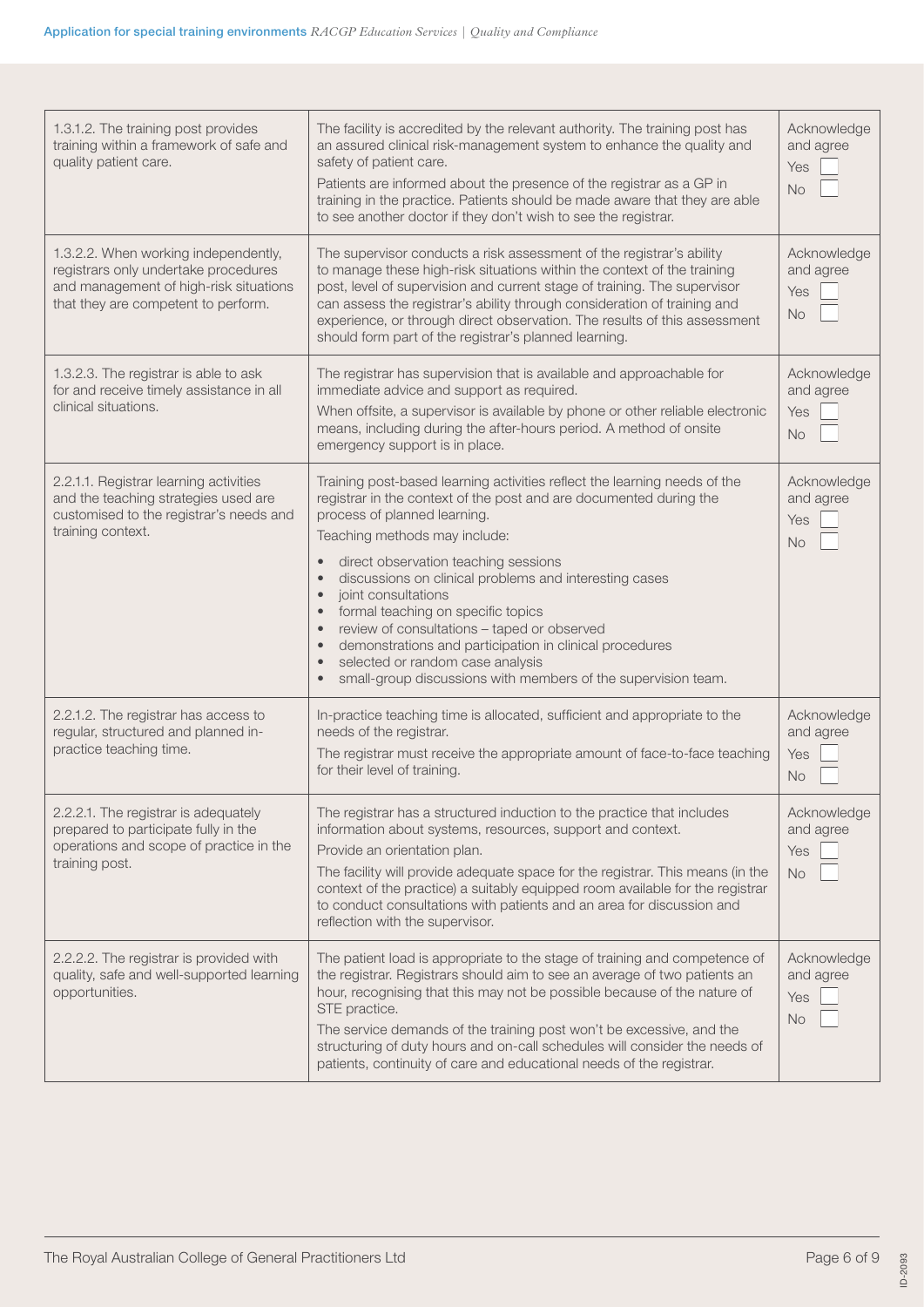#### Document checklist

Ensure the following documents are included in your application:

| Proposed supervision plan |
|---------------------------|
|---------------------------|

- Orientation plan
- Current APHRA certificate for each supervisor applying
- Fellowship (RACGP or ACRRM) certificate for each supervisor applying (or in cases of non-Fellows, attach professional references from two Fellows of the RACGP or ACRRM).
- Current CPD activity statement for each supervisor applying

Current résumé for each supervisor applying

#### Supervisors declarations

| I/We understand and agree to comply with all requirements as specified within this application.<br>These include mandatory requirements for general practice training facilities and GP supervisors, and other quality<br>standards as specified by the RACGP from time to time. | Yes              | No             |
|----------------------------------------------------------------------------------------------------------------------------------------------------------------------------------------------------------------------------------------------------------------------------------|------------------|----------------|
| I/We understand that as a facility we will also need to comply with the training organisation policies and procedures.                                                                                                                                                           | Yes I            | No             |
| I/We understand that I/we must complete the training organisation's induction program/workshop before participating<br>in the supervision of GPiTs. Training placements cannot be confirmed until these requirements are complete.                                               | Yes <sup>I</sup> | N <sub>O</sub> |
| I/We consent for the training organisation to provide the RACGP with information on our performance in relation to<br>the Standards for Trainers and Training Posts.                                                                                                             | Yes I            | No             |
| I/We agree to inform the training organisation of any changes to the facility or to the supervision arrangements for<br>GPITs, including changes to GPs involved in registrar training.                                                                                          | Yes              | N <sub>O</sub> |

### By signing this document, you acknowledge that you have read and understand the application process and requirements and accept and will comply with all mandatory requirements as stated above.

Nominated lead supervisor name:

| Signature:                    | Date: |
|-------------------------------|-------|
|                               |       |
|                               |       |
|                               |       |
|                               |       |
| Additional supervisor 1 name: |       |
|                               |       |
| Signature:                    | Date: |
|                               |       |
|                               |       |
|                               |       |
|                               |       |
| Additional supervisor 2 name: |       |
|                               |       |
| Signature:                    | Date: |
|                               |       |
|                               |       |
|                               |       |
|                               |       |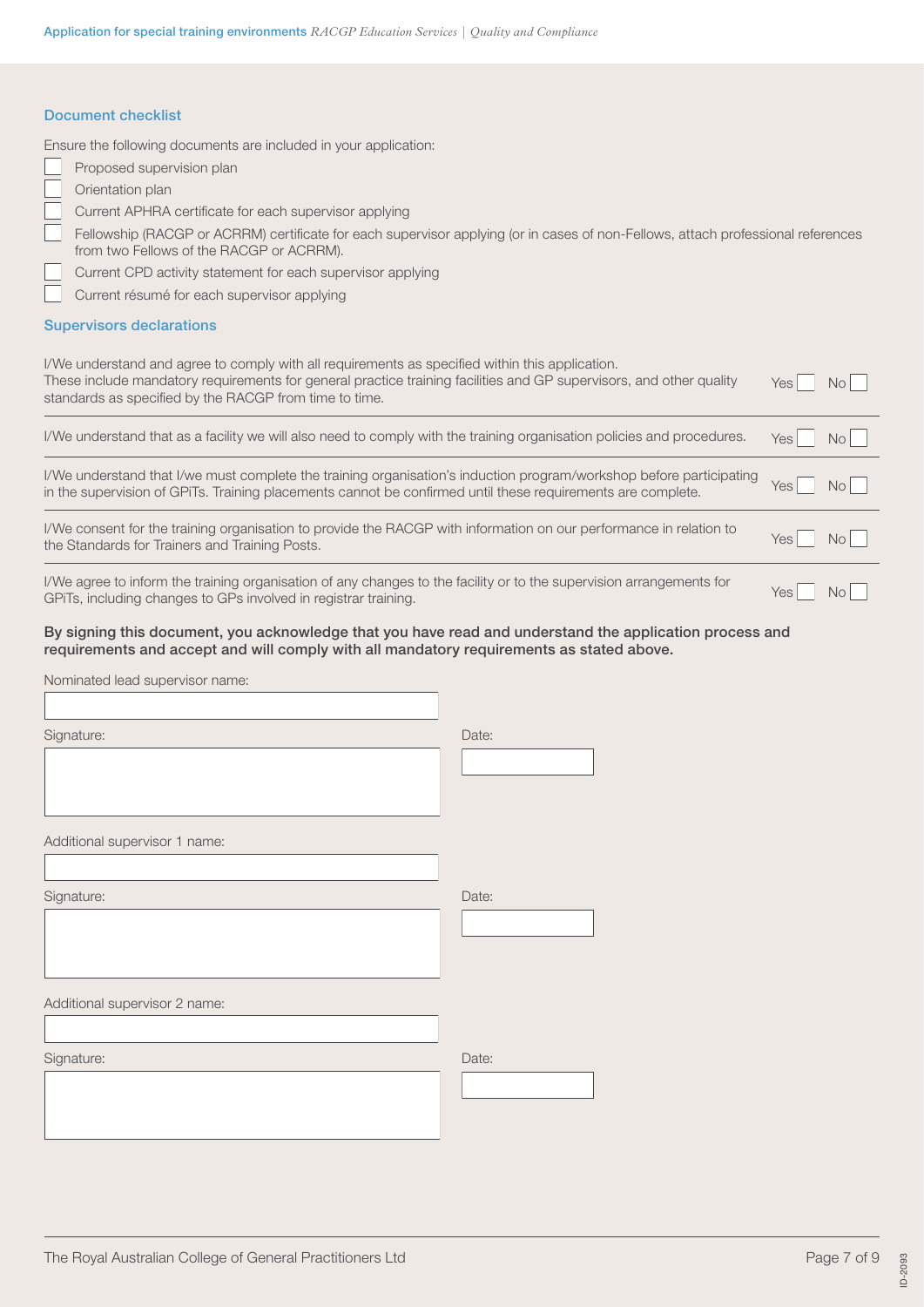# Section C: Application and document review/additional regional training organisation (RTO) comments

# Training organisation to complete and confirm

| Name of training organisation:                                                                                     | Date application received: (DD/MM/YYY)        |
|--------------------------------------------------------------------------------------------------------------------|-----------------------------------------------|
|                                                                                                                    |                                               |
|                                                                                                                    | Accreditation period: (DD/MM/YYY - DD/MM/YYY) |
| Reaccreditation<br>Accreditation type: Accreditation                                                               |                                               |
| Attachments received:                                                                                              |                                               |
| Proposed Supervision plan                                                                                          |                                               |
| Orientation plan                                                                                                   |                                               |
| Supervisor AHPRA certificate (full and unrestricted)                                                               |                                               |
| Supervisor Fellowship confirmation (or appropriate references if non-Fellow)                                       |                                               |
| Supervisor résumé (within the last 12 months – If applicable)                                                      |                                               |
| Participation in CPD activities (if applicable)                                                                    |                                               |
|                                                                                                                    |                                               |
| Training organisation comments following review of application and documents, site visit and supervisor interview: |                                               |

The training organisation has reviewed this application and associated documentation and recommends this STE for accreditation. Training organisation's lead medical educator name:

| Signature: | Date: |
|------------|-------|
|            |       |
|            |       |
|            |       |

Return this completed report and all associated documentation to the RACGP.